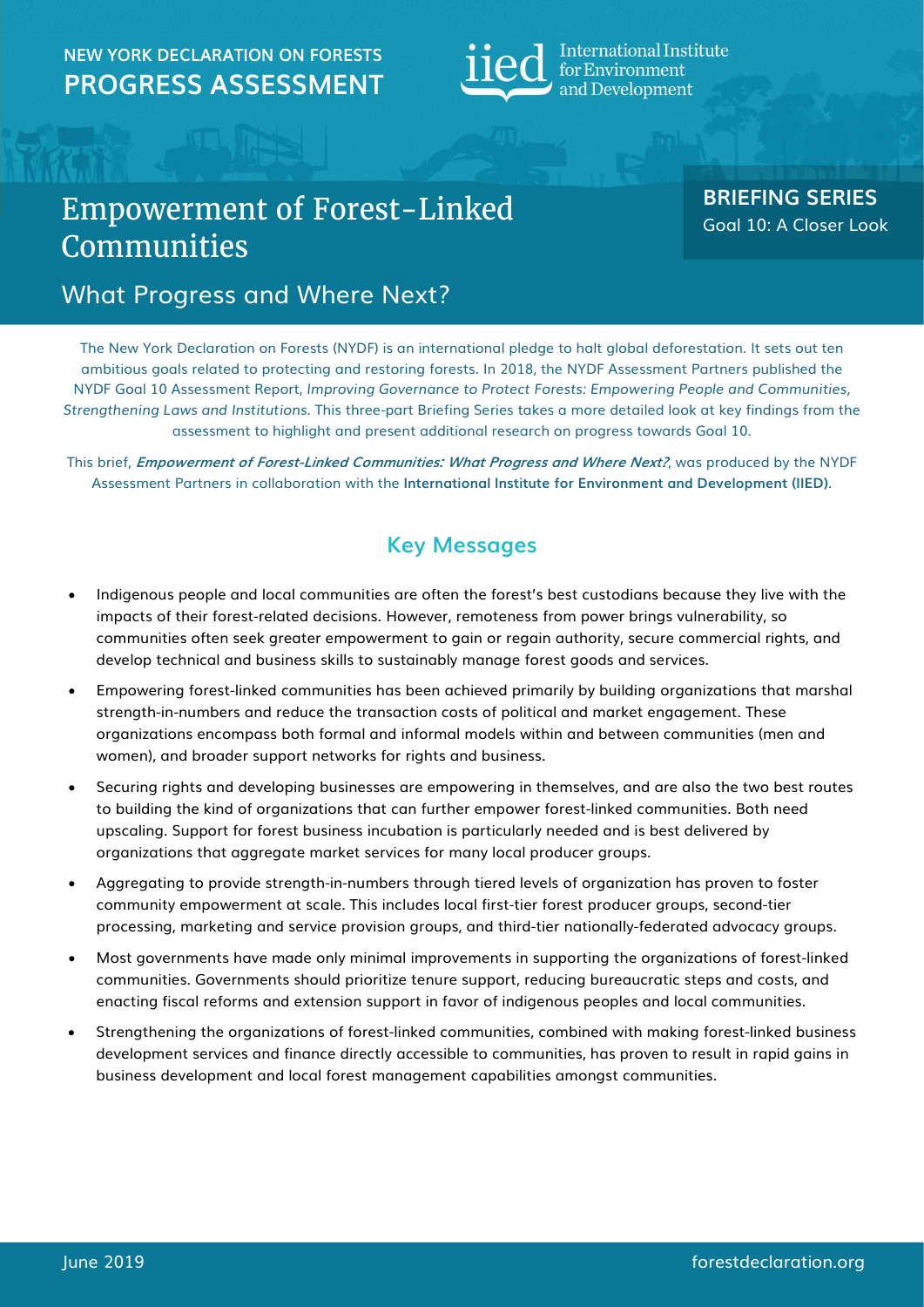#### Introduction

The New York Declaration on Forests (NYDF) is an international pledge to halt global deforestation. It sets out ten ambitious goals related to protecting and restoring forests. In 2018, the NYDF assessment partners released a report on Progress on the NYDF for Goal 10, which calls for the strengthening of forest governance. This brief presents the main conclusions of an assessment of progress made on empowerment of forest-linked community organizations and draws out some of the factors that underlie successful empowerment. Our identification of these success factors is primarily based on an analysis of the experience of five years of direct support to 947 forest and farm organizations from the Forest and Farm Facility (FFF), a partnership and multi-donor funding facility comanaged by the Food and Agriculture Organization of the United Nations (FAO), the International Union for the Conservation of Nature (IUCN), and the International Institute for Environment and Development (IIED).<sup>1</sup>

## Communities need forests; forests need community empowerment

Many indigenous peoples and local communities (IPLCs) rely on forests for their livelihoods by using plants and animals for food, clothing, fuel, medicine, shelter, and sellable products. The economies, social organizations, identities, and cultural and spiritual values of these communities are closely linked to forests. About 500 million indigenous people depend on natural forests for their livelihoods, $2$  and a total of 1.3-1.5 billion smallholder forest farmers and nontimber forest product (NTFP) users live in and have a form of customary rights to shifting or sedentary agriculture, hunting, fishing, the gathering of wild forest products, and other activities. Furthermore, there are also those who own, control, or affect smaller areas of forest and trees in land use more generally, such as the estimated 2.4 billion people reliant on fuelwood and charcoal for cooking.<sup>3</sup> Empowering these communities will be vital to protecting the future of forests.

Therefore, we define "forest-linked communities" broadly as groups of people - living in the same place or having a particular characteristic in common who are concerned with goods and services derived from trees and forests. We define "empowerment" as the process by which communities become more capable and confident in pursuing what they value, and claiming authority over it, including commercial rights over forests.

When given effective decision-making power, forestlinked communities tend to create and manage forests well.<sup>4</sup> Yet, local communities are often excluded from decision-making and have limited ability to defend themselves from others who threaten their interests and abuse forests.<sup>5</sup> Initiatives to empower forest-linked communities to respond to deforestation and inadequate forest management are essential.

### Community empowerment in rural land use – only slight improvements in recent years

Many factors affect community empowerment in rural areas. In general, evidence suggests that rural livelihoods are under increasing stress, and community empowerment is increasingly constrained. One-third of the world's soils are moderately to severely degraded.<sup>6</sup> Competition for land is increasing, as is water scarcity and pollution.<sup>7</sup> Across much of Africa, for example, there is a recurring trend towards increasingly commercialized land relations, with land values being pushed up, and more disadvantaged groups being displaced into marginal areas.<sup>8</sup>

Useful indications of the wider picture on community empowerment in rural areas can be inferred from the International Fund for Agricultural Development's (IFAD) Rural Sector Performance Assessment which measures the quality of policies and institutions for achieving rural development benefitting the poor (Figure 1). Slight improvements are evident since 2004, notably in policy and legal frameworks favoring rural organizations, dialogue with government and, to a lesser extent, access to land. Even in these areas, however, gains have been limited to about seven percent over 12 years, while in other areas there has been little to no improvement. Overall, there is little advancement in community empowerment in rural areas.

## Forest governance is not often focused on community empowerment, but sometimes creates opportunities for it

Very few countries focus forest governance discussions on community empowerment. Efforts to improve empowerment have been sparked by political changes or reactive responses to investments in forest or agricultural products, commodities or biofuels, or through opportunities in new supported frameworks such as FLEGT or REDD+. While the context within each country varies, it is possible to discern common trends as to what is 'on the table' for stakeholders seeking to empower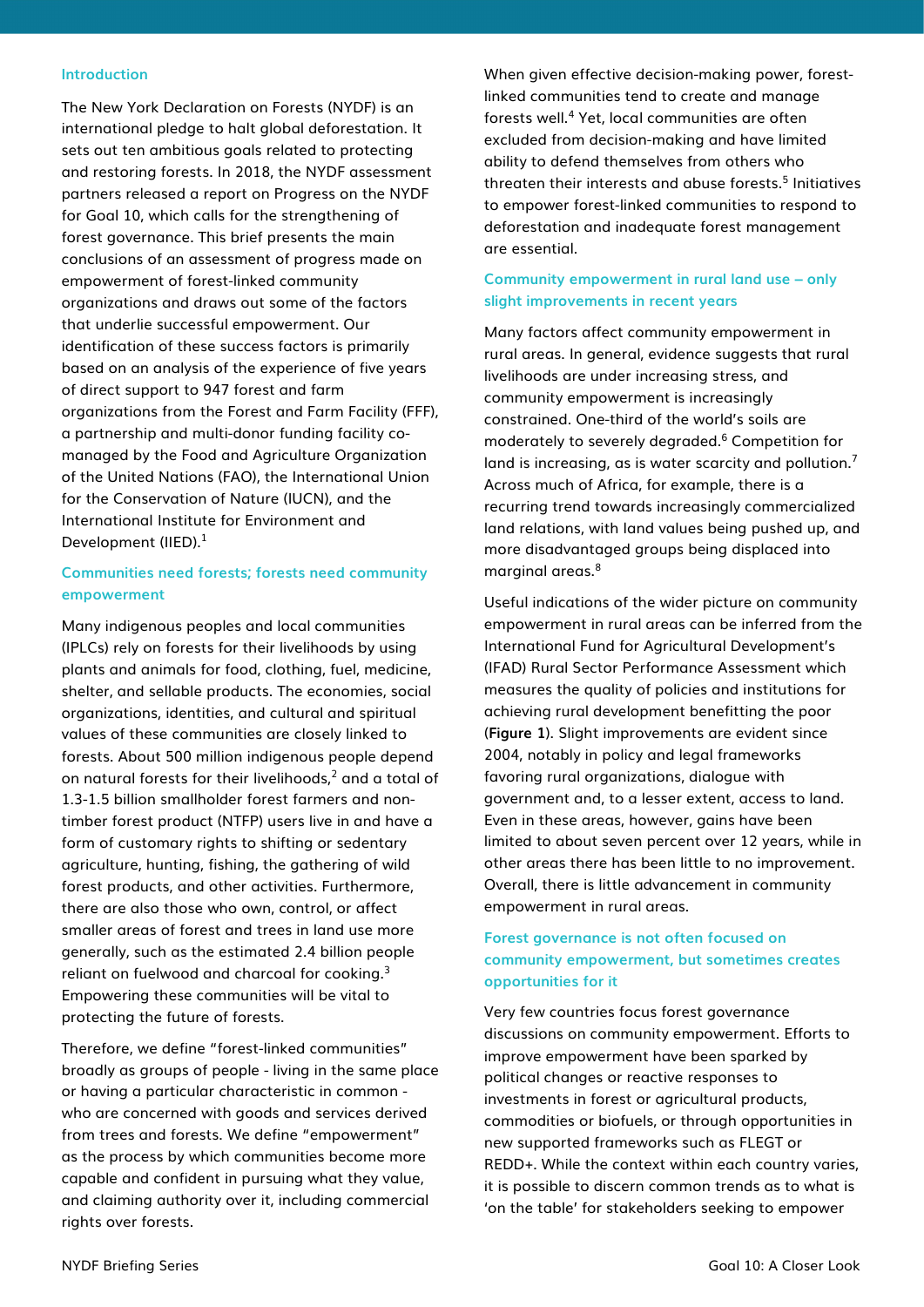

Figure 1. Indications of community empowerment in rural areas over 100+ IFAD client countries, 2004-2016

Note: Scores are on a scale of 1 (low) to 6 (high). The International Fund for Agriculture Development (IFAD) has, since 2004, periodically considered a range of criteria under 12 overall dimensions and provides scores based on knowledge generated by IFAD and its partners. The analysis here presents scores for six pertinent dimensions. Assessments are carried out by IFAD country economists in about 100 IFAD client countries (the precise number changes on each assessment) and are subject to centralized review. The assessments are then used in IFAD's performance-based allocation system for distributing resources across countries. Source: Data from the Rural Sector Performance Assessment Indicators program made available by IFAD in 2018.

communities to engage with. Table 1 captures some of these common situations and the entry points they provide – the typical 'room for maneuver' that stakeholders may have – for efforts to strengthen community empowerment. In many situations, a mixture of some of these contexts may prevail.

Community empowerment opportunities have arisen, for example, to include community resource ownership in definitions of legality in countries where the response has focused on addressing illegal timber trade. However, few openings have developed for a wider look at institutional support mechanisms for empowerment. With a few exceptions, such as Nepal and Guatemala perhaps, systems of forest governance have not focused directly on community empowerment and are thus yet to give concerted attention to the most effective approach for sustaining both human livelihoods and the forests themselves.

## Communities continue to lack secure tenure, women have even fewer rights

Progress in recognizing the rights of indigenous people and local communities has been mixed. An assessment of 41 countries by the Rights and Resources Initiative found that the amount of forest land where IPLCs have legally recognized rights increased from 11 percent in 2002 to 15 percent in  $2017 - by$  an area about the size of Peru.<sup>9</sup> At the international level, recognition of the principle of free, prior, and informed consent in international law has been growing in recent years – which is highly important in the context of the growing spread of large land-use investments in agribusiness, mining, and infrastructure. But even where such rights and principles are relatively strong on paper, they are often not fully secure in practice. Rights are often not proactively enforced and fail to protect communities from land grabbing and violence by third parties.<sup>10</sup>

Land laws also frequently fall short in providing equal rights for men and women. In one study of 30 low- and middle-income countries, only one third provided for equal rights to inheritance, and only three percent of legally recognized community-based regimes recognized equal voting rights for women.<sup>11</sup> The same study found that: African community tenure regimes ensure greater equality in dispute resolution processes; regimes in Asia provide greater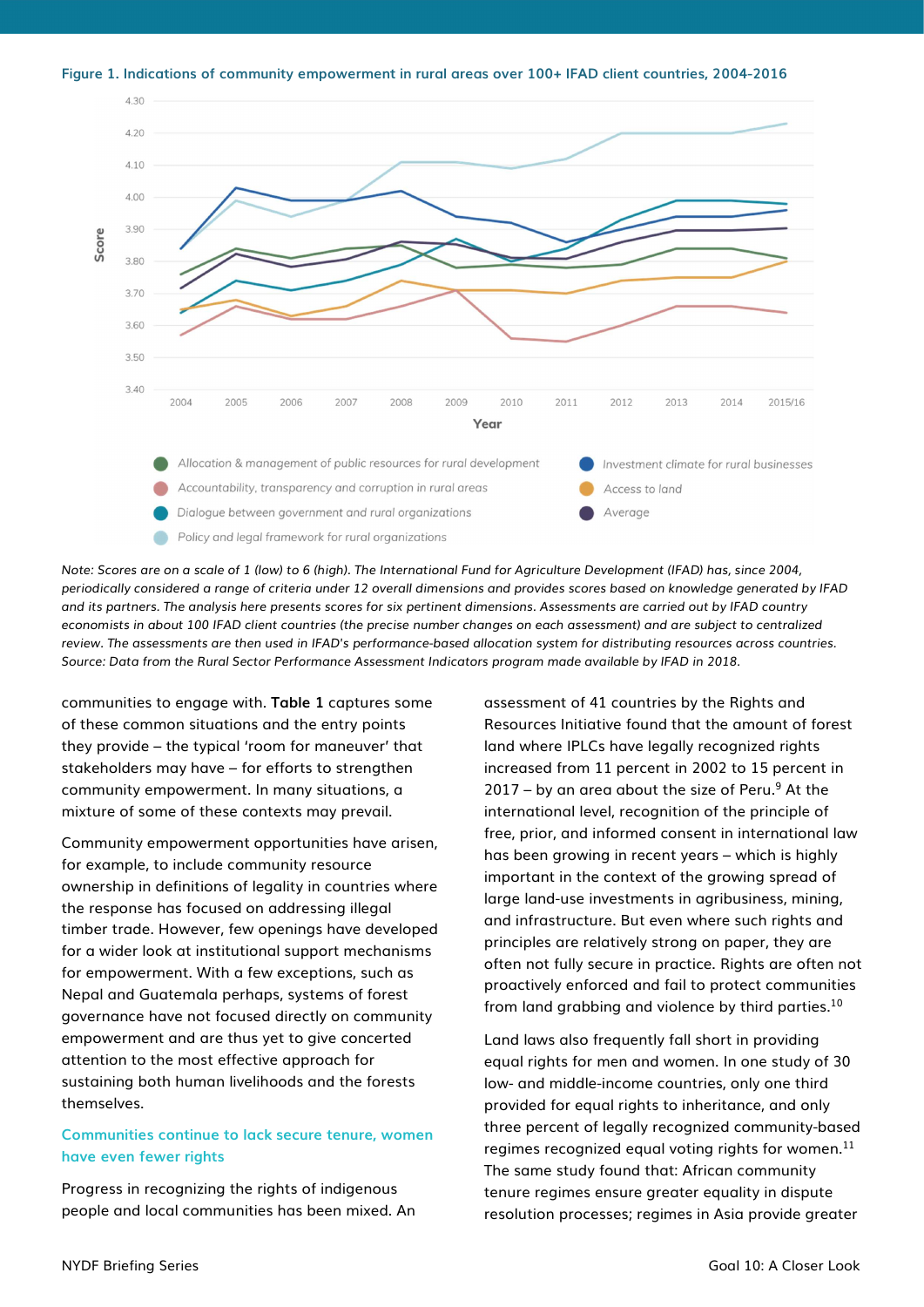Table 1. Some common forest governance situations across many countries and the entry points for community empowerment they may provide

| Main emphasis in debate on<br>forest governance      | Entry points for stakeholders to advance community empowerment                                                                                                                                                                         |  |
|------------------------------------------------------|----------------------------------------------------------------------------------------------------------------------------------------------------------------------------------------------------------------------------------------|--|
| 1. State control (in states with<br>strong capacity) | Information and outreach<br>$\bullet$<br>Policy, legislation and regulation development<br>$\bullet$<br>Accountability of authorities<br>$\bullet$                                                                                     |  |
| 2. State control (in states with<br>weak capacity)   | Civil society action on noncompliance and corruption<br>٠<br>Organization to defend rights<br>$\bullet$<br>Engage private sector on rights and sustainability<br>$\bullet$                                                             |  |
| 3. Investments and corporate<br>responsibility       | Rights and sustainability included in investment deals<br>$\bullet$<br>Standards and monitoring, supply chain initiatives<br>$\bullet$<br>Free, prior, and informed consent<br>٠                                                       |  |
| 4. Decentralization to local<br><b>authorities</b>   | Tenure clarification and security, indigenous peoples' rights<br>$\bullet$<br>Capacity of communities, civil society and local authorities<br>$\bullet$<br>Deliberative processes, stopping elite capture, accountability<br>$\bullet$ |  |
| 5. Timber trade legality                             | Defining legality and resource conditions<br>$\bullet$<br>Capacity of institutions to work together<br>Verification and certification                                                                                                  |  |
| 6. Climate change and forests                        | Carbon and forest rights, benefit-sharing mechanisms<br>٠<br>Land-use planning and protected area governance<br>$\bullet$<br>Tree planting, 'greening', adaptation<br>$\bullet$                                                        |  |
| 7. Integrated goals and sectors                      | Participation in interdepartmental and cross-sectoral mechanisms<br>$\bullet$<br>SDGs, 'mainstreaming', 'restoration', 'landscapes'<br>$\bullet$<br>Recognition of rural-urban migration and other social changes                      |  |

Source: Adapted from Mayers, J., Morrison, E., Rolington, L., Studd, K., & Turrall, S. (2013). Improving governance of forest tenure: a practical guide. Rome, Italy: FAO, and London, UK: IIED. http://pubs.iied.org/pdfs/G03674.pdf

recognition of women's inheritance rights; and Latin American regimes include better guarantees of community membership rights. But even where laws provide some protections for women's tenure rights, in practice women often have limited rights to make decisions about forests.<sup>12</sup>

## Fragmentation of land holdings is a major barrier to collective empowerment

With competition for land increasing in much of the world, land values tend to be pushed up and disadvantaged groups are increasingly displaced into marginal areas.<sup>13</sup> Government officials and political leaders tend to seek a greater role in allocating land as its value increases, and this can lead to unregulated and, in some cases, corrupt or otherwise illegal transactions to the detriment of forest-linked and other rural communities.<sup>14</sup>

Landholdings are subject to dual trends toward fragmentation and concentration. In densely populated rural areas, demographic factors are driving fragmentation, with growing populations

dividing plots of land into increasingly smaller holdings. This poses a challenge to sustainable land and forest management practices and can exacerbate land degradation and vulnerability to food insecurity.<sup>15</sup> Conversely, in many agricultural areas the rise of medium- and large-scale farming is fostering greater land concentration.<sup>16</sup> This trend favors actors who can leverage opportunities for commercial land use, such as large-scale commercial investors, speculators, and urban elites. These two trends coexist in some contexts, with the wealthy concentrating landholdings and the poor working smaller and more fragmented parcels of land, with patches of forest dwindling in both cases.

## Innovations in community empowerment are coming from local organizations themselves

When communities form locally controlled forestry enterprises, innovations can follow that foster local empowerment. A review of 50 case studies of such organizations identified a number of these innovations which are summarized in Table 2. 17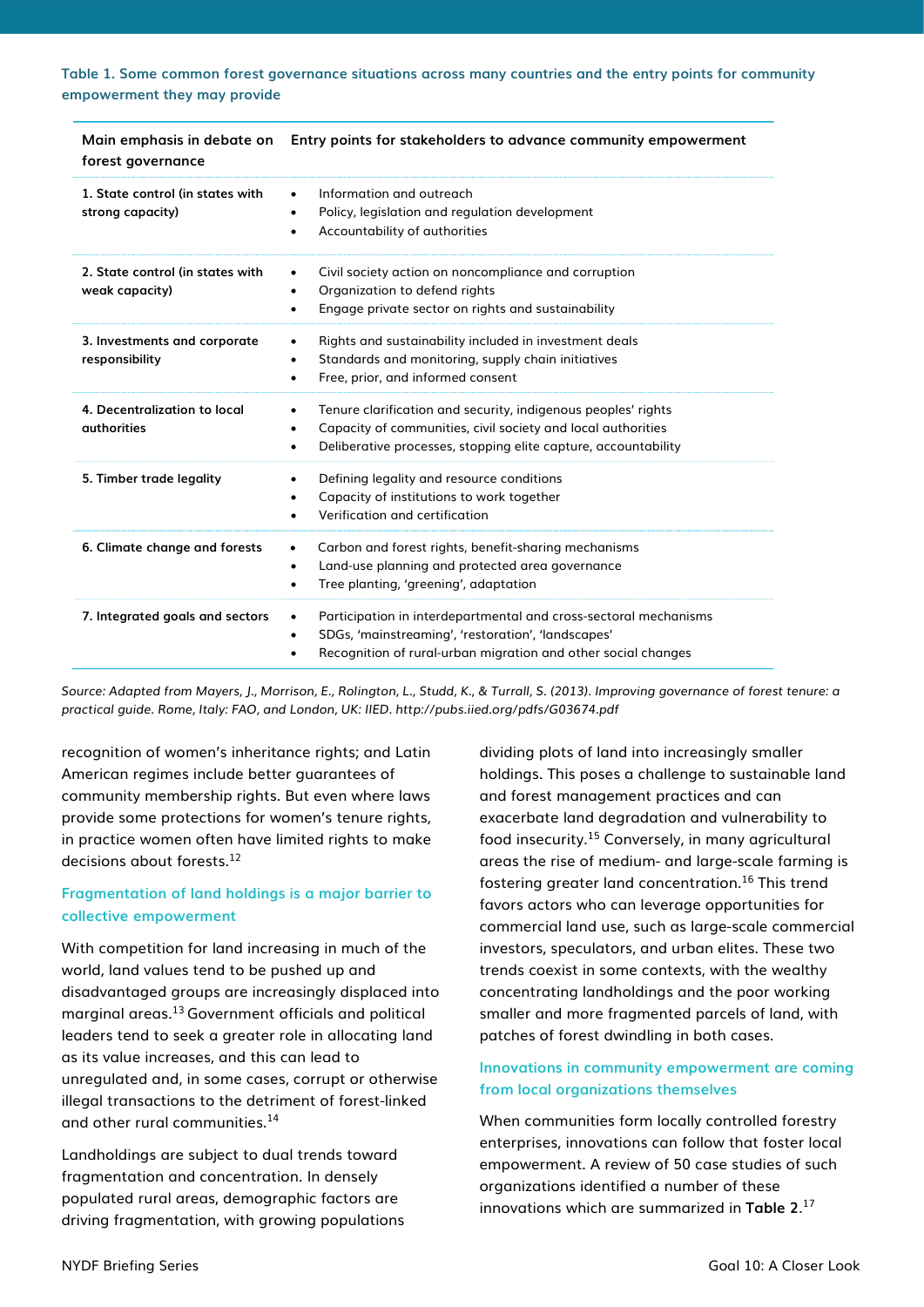#### Table 2. Empowerment innovations found effective by locally controlled forest enterprise organizations

| Types of innovation that locally controlled forest enterprises used to<br>deliver community empowerment |                                                                                                                              | Percent of 50 case studies that<br>document adoption of these<br>innovations |
|---------------------------------------------------------------------------------------------------------|------------------------------------------------------------------------------------------------------------------------------|------------------------------------------------------------------------------|
|                                                                                                         | Democratic oversight bodies support sustained environmental and<br>cultural heritage.                                        | 72                                                                           |
|                                                                                                         | Negotiated benefit distribution and financial vigilance mechanisms<br>enhance the material wealth and health of communities. | 62                                                                           |
|                                                                                                         | Networks for better access to markets and decision-making build<br>affirmative social relationships.                         | 62                                                                           |
|                                                                                                         | Branding involves local visions of prosperity and contributes to<br>cognitive identity and purpose.                          | 56                                                                           |
|                                                                                                         | Entrepreneurial training and mentoring opportunities are gender equal.                                                       | 44                                                                           |
|                                                                                                         | Processes for conflict resolution and justice promote security.                                                              | 36                                                                           |

Note: Fifty case studies covering twenty-four countries were examined. Countries include: Bolivia, Brazil, Burkina Faso, Cambodia, Cameroon, Chile, Ecuador, Ethiopia, Gambia, Guatemala, Honduras, Indonesia, Kenya, Lao People's Democratic Republic, Mexico, Myanmar, Nepal, Nicaragua, Peru, Philippines, Tanzania, and Thailand.

Source: Macqueen, D., Bolin, A., Greijmans, M., Grouwels, S., & Humphries, S. (in press). Innovations towards prosperity emerging in locally controlled forest business models and prospects for scaling up. World Development. https://doi.org/10.1016/j.worlddev.2018.08.004

While there has been a gradual upward trend in investment in the FFF and in related programs such as the World Bank's Forest Investment Programme and the new Tenure Facility, donor investment in community empowerment is still a very minor part of development, climate and private sector finance. This represents a significant missed opportunity, as investments in community organization that favor collective policy action, women's inclusion, reaching financial scale, and upgrading technology have proven to be highly effective in promoting empowerment. We explore these in the following sections.

## Tiered organizations can develop business opportunities

Organization is most powerful when it can aggregate the right functions at the right levels. We can think of tree growers or users of community forests coming together in "first-tier" organizations, of joint marketing structures and associations as "secondtier" and of regional or national federations and advocacy alliances as "third-tier." While first-tier organizations usually coalesce around single product options, second-tier aggregators often enable diversification into a range of product lines – enhancing both ecological and economic resilience – while third tier organizations can spread such resilience through other groups and push through improvements in governance systems for community empowerment.

• Scaled up organization serving local businesses. In Kenya, FFF supported peer-to-peer exchanges and training in market analysis and development of treegrowing businesses among 12 local tree-growers groups (the first tier) in Laikipia and Nakuro counties.<sup>18</sup> It also helped facilitate and finance six marketing structures at the county level (second tier) and strengthened a national federation (third tier), the Farm Forestry Smallholder Producers Association of Kenya (FF-SPAK). The FF-SPAK increased its membership eightfold to involve roughly 3,500 smallholder households (20,000 people) and has become affiliated with the Kenya National Farmers Federation, which now puts the interests of treegrowers center stage in a grouping of more than 2.2 million members. These organizations have fostered more secure and lucrative contracts with buyers, with the average member household increasing income between 46 percent and 65 percent.

• Diversifying income generation across different value chains. In Myanmar, FFF supported exchanges and direct trainings with 17 newly established second tier Community Forest Product Producers Associations, representing 177 local first-tier community forest user groups, and helped facilitate the formation of two third-tier state level associations.<sup>19</sup> By joining multiple first-tier organizations that had different products for sale, the community forest user groups received market access and tapped into new income streams across a wide range of value chains,<sup>20</sup> in turn bringing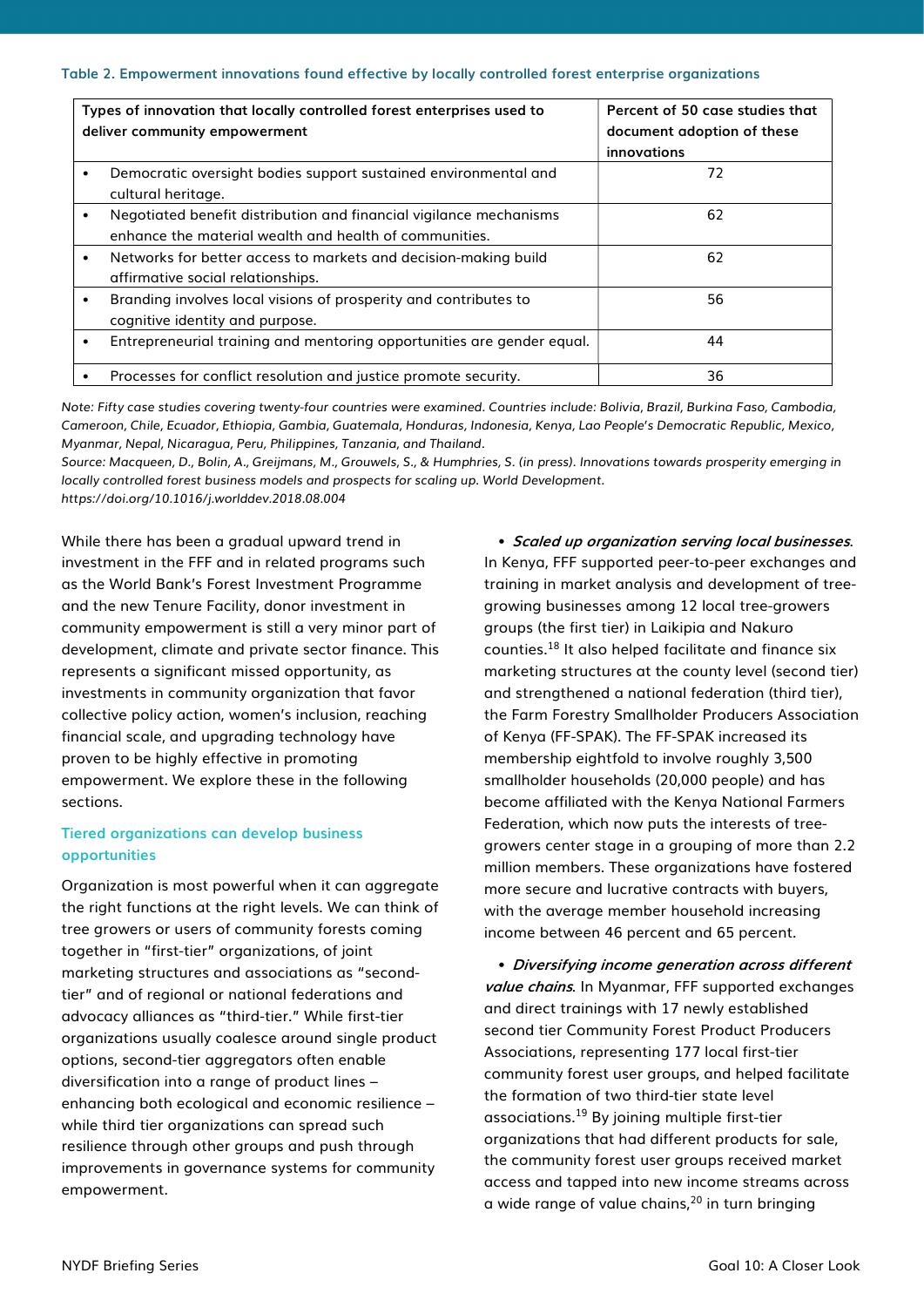economic sustainability to the organizational structures.

• Self-financing of forceful alliances and business schools developed for communities. In Guatemala, cooperative structures have decades of experience in how to support community forest businesses. FFF channeled small grant support to the National Alliance of Community Forest Organisations (the third-tier "Alianza") which today comprises 10 second-tier regional groups and more than 400 firsttier producer organizations (77,000 members managing 750,000 hectares of forest land). $21$  One second-tier cooperative, FEDECOVERA, opened a new Rural Business School of Agroforestry.<sup>22</sup> The Alianza helps spread such experience, including regionally through the 'fourth-tier' Mesoamerican Alliance for Forests and People.

## Collective agency can improve policy and law implementation

Mass mobilization of community voters through forest and farm producer organizations can prove very effective for advancing policy reform agendas. Often, it is not only the advocacy power of community organizations that carries weight, but that these organizations effectively build consensus under agreed rules and regulations.

• Policy change at multiple levels through nested multi-sectoral policy platforms. In Vietnam, FFF helped put the negotiating power of the 10-millionmember Vietnam Farmers Union to the test by supporting policy roundtables on issues affecting producers, including 25 at the commune level, 9 at the district level, 6 at provincial level, and 3 at national level.<sup>23</sup> These resulted in practical changes. At national level, product registration processes were made easier and extended credit periods were adopted to accommodate tree crops; at the provincial level, a new cinnamon development incentive program worth USD 40-130 per hectare was established, as was the covering of FSC audit certification costs; and at the district level, the time to receive forest and land-use certificate issuing processes was shortened.

• Legislation to advance sustainability in problematic sectors such as charcoal. Since charcoal meets 80 percent of Zambia's energy needs, FFF offered small grant support to 20 regional groups forming the Choma Charcoal Producers Association. Following dialogues at cross-sectoral platforms at the district-level, the Forestry Department revised the charcoal regulation and the old approaches of

limiting production through licensing and increased patrols are replaced by organizing producers into groups that are affiliated to a national association. This develops sustainable production measures within a new code of practice and forest management plan.

#### Critical mass can strengthen women's roles

Women make up half of the economic agency in forest-linked communities, but it can often take collective women's action and mentoring by women entrepreneurial champions to help them fulfil their potential. Tailored support to accommodate women's livelihood realities is also often needed to help break outdated norms.

• Increased women's leadership in business. In Nicaragua, FFF facilitated regional peer-to-peer women's exchanges, market analysis and development training, and women's leadership training to 18 first-tier producer organisations.<sup>24</sup> Seven of the 18 were comprised entirely of women with the rest having majority women members. Research with the organizations enabled targeted support to help establish a second-tier women's group to represent 13,525 women from nine Mayangna territories. This is linked to a new municipal policy platform dedicated to supporting livelihood development for local producers (men and women).<sup>25</sup>

• Gender-based investment funds for local forest organizations established. Among the 51 producer organizations supported by FFF in Nepal, a needs assessment showed that financial management skills were a barrier to access to finance, and that this was particularly true for women's groups marginalized by conventional financial service providers.<sup>26</sup> FFF supported training in financial management and linkages were brokered with a newly established Women's Entrepreneurs Development Fund from the district government office that offered low-interest rates and (six percent) collateral-free loans. Support was also effective in establishing a third-tier Central Women's Entrepreneurs Committee, with backing of FECOFUN and its 16,000 community forest user group members and strong gender equality principles.

### Increasing scale advances finance and market options, yet too little finance reaches communities

Access to markets and finance can be supported by achieving greater scale, and scale itself reduces transaction costs for potential supporters of forestlinked communities. But for vulnerable community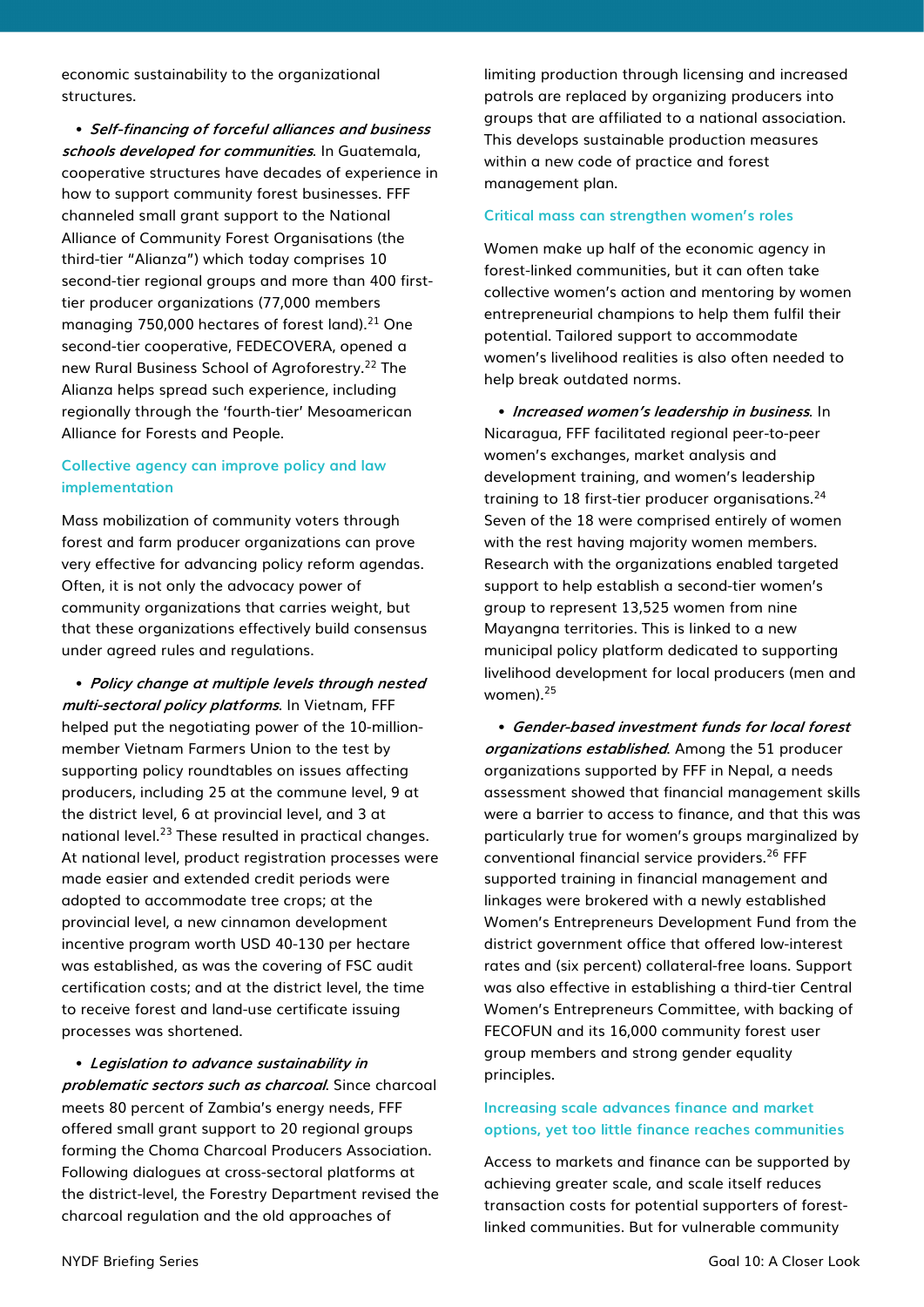organizations, accepting commercial-rate finance from outside is often a high-risk strategy, especially if collateral is required. For this reason, community organizations often establish some form of savings and loan scheme, and as these funds grow and financial management skills strengthen they can form a major source of co-funding for investments (such as the credit program run by FEDECOVERA in Guatemala, which runs to millions of dollars).<sup>27</sup> This in turn reduces perceptions of risk for other financiers such as value chain partners, micro-credit agencies, banks, national funds and climate or development funding.

• Consolidation of production that increased prices and revenues. In the Gambia, FFF has channeled support to more than 100 community forest producer groups making value chain advances in six main product lines: eco-tourism, tree nurseries, timber, fuelwood, handicraft, beekeeping, and cashew nuts.<sup>28</sup> A facilitated merger of two secondtier cashew nut associations helped to strengthen technical capacity, product quality, and negotiate a 500 percent increase in market prices, while two separate national beekeepers associations merged to strengthen their market position.

• Group leverage of financial incentive programs, higher quality, and prices. In Bolivia, with a high level of pre-existing producer organization, FFF supported 11 third-tier national producer organizations to negotiate investments.<sup>29</sup> One of them - the National Association of Coffee Producers (ANPROCA) – represents 85 first and second-tier coffee groups involving 17,500 households and was able to negotiate a USD 30 million investment incentive program with the Government over the next five years – linked to a new coffee control laboratory and technical assistance program.

However, restricted access to land and limited connections to official processes and information continue to be barriers to communities seizing opportunities linked to land markets and the cash economy. While various sources of international climate and development finance seek to support the empowerment of forest-linked communities and sustainable land use, not enough of this finance is reaching the areas where forests are managed or cleared and where local communities live.<sup>30</sup>

### Technology developments offer both promise and threat to community empowerment

Changes in technology are fast-moving and it is critical that organizations can pool capabilities and knowledge to help understand and adapt to change. In Kenya, for example, mobile banking solutions are rapidly expanding credit access into forest-linked communities who are learning how to make use of new facilities in organized groups.<sup>31</sup> In Indonesia, social media platforms and motorcycle delivery providers are opening up new marketing and sales possibilities for forest-linked products.<sup>32</sup> A bundle of developments may be involved: biotechnologies, machine learning and artificial intelligence, distributed ledgers, and communication technologies. At the heart of many of these innovations lie exponential advances in digital processing. As with other approaches to empowerment, the most promising – and threatening – relate to organization strengthening.<sup>33</sup>

Technologies are likely to simultaneously create and stifle opportunities for forest-linked community empowerment in the coming years. For example, opportunities may arise from automation, enabling industrial agribusiness to develop more profitable business models, but this could drive further waves of commercial land acquisition, which, under weak land governance, would put the asset base of poor households or forest-linked community organizations at risk. Similarly, digital management of supply chains will increasingly integrate production, processing, and marketing, and smallholders and community organizations may struggle to engage with these changing distribution systems. Equipping the organizations of forest-linked communities with insights into these rapidly evolving fields and finding ways to harness the enthusiasm and mobility of rural youth to allow such organizations to compete will become increasingly pressing.

In conclusion, the future for forest-linked communities looks to be fast-changing but the effects of those changes are highly uncertain. Community empowerment has strengthened only slightly in recent years. Yet the evidence that it is the most effective approach for sustaining both human livelihoods and the forests themselves is strong, and the ways in which it could now be greatly strengthened are increasingly clear and proven. The time has now come for concerted support to community forest organizations.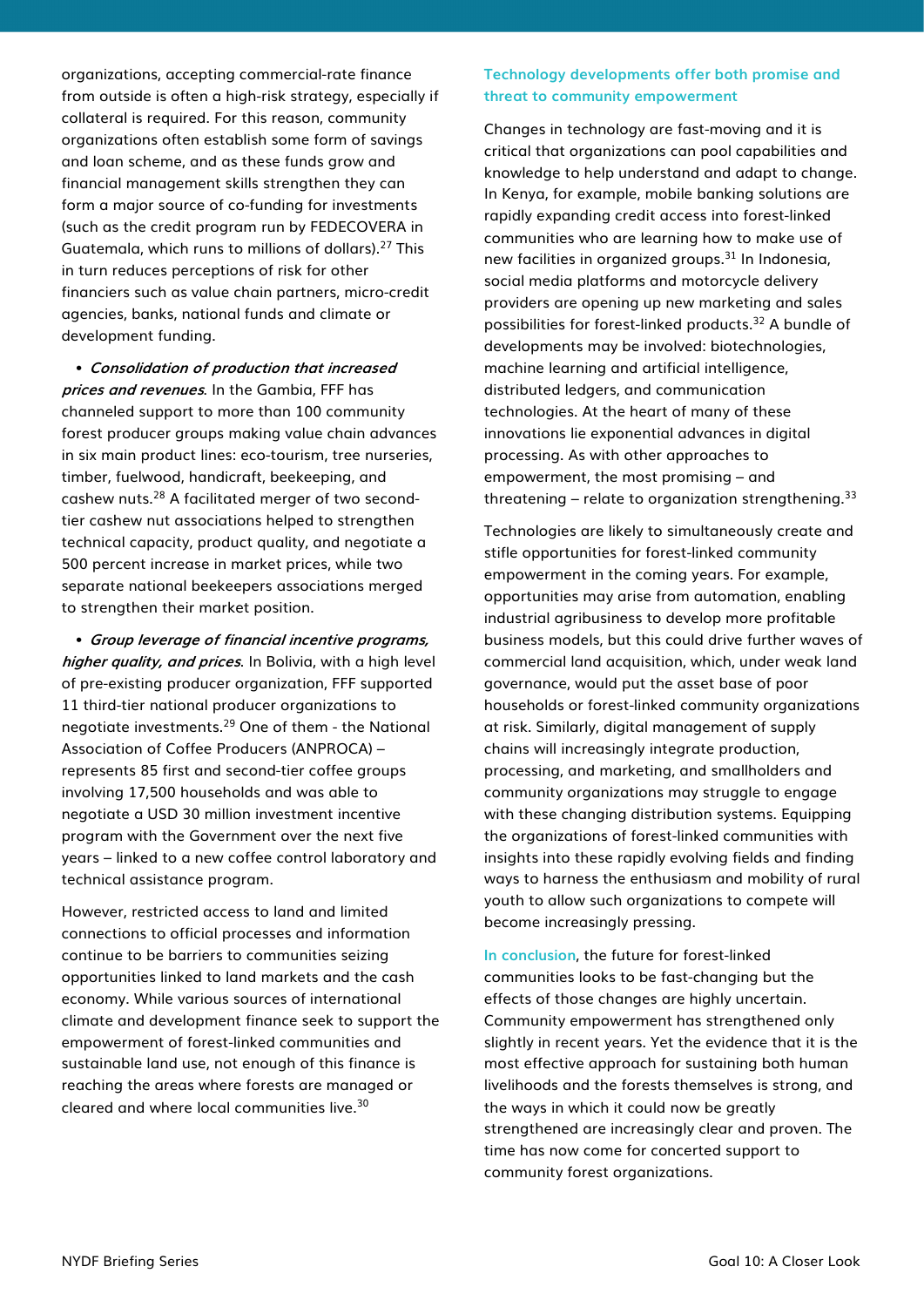#### Acknowledgements

Authors : James Mayers and Duncan Macqueen

Contributors : Darragh Conway, Erin D. Matson, and Ashley Thomson

NYDF Assessment Partners : CDP, Center for International Forestry Research (CIFOR), Chatham House, Climate Focus, Conservation International (CI), Environmental Defense Fund (EDF), Forest Foundation Philippines, Forest Trends, Global Alliance for Clean Cookstoves (the Alliance), Global Canopy, Institute for Global Environmental Strategies (IGES), Instituto de Manejo e Certificação Florestal e Agrícola (Imaflora), the International Center for Tropical Agriculture (CIAT), International Union for Conservation of Nature (IUCN),

National Wildlife Federation (NWF), Overseas Development Institute (ODI), Rainforest Alliance, Rights and Resources Initiative (RRI), Stockholm Environment Institute (SEI), The Nature Conservancy (TNC), The Sustainability Consortium (TSC), Woods Hole Research Center (WHRC), World Resources Institute (WRI), World Wildlife Fund (WWF-US), and the Zoological Society of London's (ZSL) Sustainability Policy Transparency Toolkit (SPOTT) initiative.

We also thank the following for their contributions to this brief: Ingrid Schulte, Kirsten Krueger, and Leo Mongendre

#### Please use the following citation when referencing the findings presented in this brief.

NYDF Assessment Partners and IIED. (2019). Empowerment of Forest-Linked Communities: What Progress and Where Next? New York Declaration on Forests Briefing Series: Goal 10: A Closer Look. Coordinated by Climate Focus with support from the International Climate Initiative (IKI).

#### To learn more about the NYDF Progress Assessment, please visit forestdeclaration.org.

The research and development of this brief was funded by the International Climate Initiative (IKI). The Federal Ministry for the Environment, Nature Conservation and Nuclear Safety (BMU) supports this initiative on the basis of a decision adopted by the German Bundestag.

Supported by:



**Federal Ministry** for the Environment, Nature Conservation and Nuclear Safety

based on a decision of the German Bundestag

## **REFERENCES**

 $\_$ 

<sup>1</sup> FAO. (2018). Forest and Farm Facility - Putting producers first works: impacts and lessons learned from enabling governments and strengthening forest and farm producer organizations – Summary Report. Rome, Italy: Food and Agriculture Organization of the United Nations. http://www.fao.org/3/i9155en/I9155EN.pdf. A second phase

of the FFF is now underway, co-managed by FAO, IUCN, and IIED with new operational partners including Agricord, Tropenbos, Hivos, Rabobank and the Centre for people and forests (RECOFTC) and with a current budget of about USD 25 million.

 $2$  Chao, S. (2012) Forest Peoples – numbers across the world. Moreton-on-Marsh, UK: Forest People's Programme. http://www.forestpeoples.org/sites/fpp/files/publication/2012 /05/forest-peoples-numbers-across-world-final\_0.pdf. <sup>3</sup> Mayers, J., Buckley, L. & Macqueen, D.J. (2016) Small, but many, is big – Challenges in assessing the collective scale of locally controlled forest-linked production and investment. London, UK: International Institute for Environment and Development. http://pubs.iied.org/pdfs/16615IIED.pdf 4 Stevens, C., Winterbottom, R., Springer, J. & Reytar, K. (2014). Securing rights, combating climate change: How strengthening community forest rights mitigates climate

change. Washington, DC: World Resources Institute. https://www.wri.org/sites/default/files/securingrights-fullreport-english.pdf

<sup>5</sup> United Nations. (2018). Report of the Special Rapporteur on the rights of indigenous peoples (A/HRC/39/17). https://www.refworld.org/pdfid/59c2720c4.pdf

6 FAO. (2015). FAO fact sheet: Soil is a non-renewable resource. Rome, Italy: Food and Agriculture Organization of the United Nations. http://www.fao.org/3/a-i4373e.pdf  $7$  FAO. (2011). The state of the world's land and water

resources for food and agriculture: Managing systems at risk. Summary Report. Rome, Italy: Food and Agriculture Organization of the United Nations.

http://www.fao.org/3/i1688e/i1688e00.pdf.

8 Knapman, C., Silici, L., Cotula, L., & Mayers, J. (2017) Africa's farmland in changing hands: A review of literature and case studies from sub-Saharan Africa. London, UK: International Institute for Environment and Development http://pubs.iied.org/17598IIED/

<sup>9</sup> Ginsburg, C. & Keene, S. (2018). At a crossroads: Consequential trends in recognition of community-based forest tenure from 2002–2017. Washington, DC: Rights and